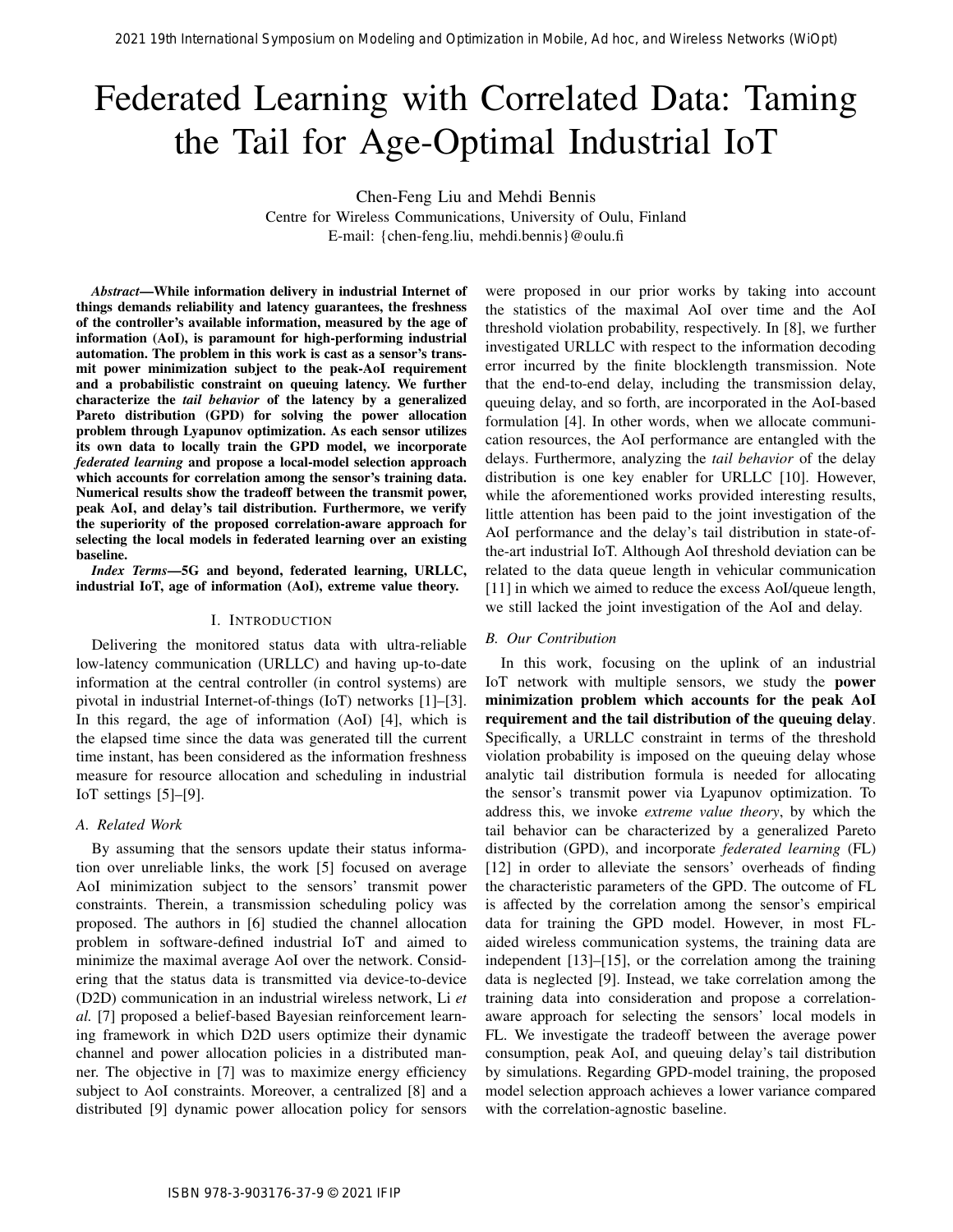#### II. SYSTEM MODEL

Consider the industrial IoT network composed of a set  $K$ of K wireless sensors and a central controller. The sensors monitor the factory environments and send the status data to the controller. We assume that the sensors' data-sampling operations are triggered by random events. After sampling, the sensor transmits the status data immediately if the previous samples were uploaded. Otherwise, it queues in the data buffer for transmission. Let the sensor's sequentially sampled data be indexed by  $n \in \mathbb{Z}^+$ . Then we denote the queuing time of the *n*th data of sensor  $k \in \mathcal{K}$  as  $q_k^n \geq 0$ . The total bandwidth  $W$  is orthogonally and equally allocated to all sensors. Given that the sensor k allocates transmit power  $P_k^n$ in its nth transmission, the corresponding transmission time is

$$
T_k^n = \frac{KD}{W \log_2 \left(1 + \frac{Kh_k^n P_k^n}{W N_0}\right)}\tag{1}
$$

with data size D. Here,  $h_k^n$  is the channel gain, including path loss and channel fading, between sensor  $k$  and the controller in the *n*th transmission, and  $N_0$  is the power spectral density of the additive white Gaussian noise. Fig. 1 shows the communication timeline and AoI function of sensor  $k$ . Therein,  $t_k^n$  is the time instant at which the controller receives the *n*th data. We denote the AoI as  $a_k(t)$  which is the function of time index  $t \in \mathbb{R}^+$  and measured at the controller. At time instant  $t_k^n$ , the age of the controller's newly received information, i.e., the *n*th data, is  $q_k^n + T_k^n$ . Then the information age increases linearly with time. Hence, the AoI function can be mathematically defined as

$$
a_k(t) = q_k^n + T_k^n + t - t_k^n, \ \forall t \in [t_k^n, t_k^{n+1}), n \in \mathbb{Z}^+.
$$
 (2)

When the *n*th data is completely delivered to the controller, we have the peak AoI of the  $(n - 1)$ th data (i.e., lifetime of the previous data) as

$$
A_k^{n-1} = \lim_{\tau \to 0^+} a_k (t_k^n - \tau)
$$
  
=  $a_k (t_k^{n-1}) + \max\{x_k^n - a_k (t_k^{n-1}), 0\} + T_k^n,$  (3)

where  $x_k^n > 0$  represents the inter-arrival time between the  $(n - 1)$ th data and *n*th data. Additionally, we can straightforwardly find the mathematical expression of the queuing time of sensor k's  $(n + 1)$ th data as

$$
q_k^{n+1} = \max\{q_k^n + T_k^n - x_k^{n+1}, 0\}.
$$
 (4)

Further note that  $x_k^{n+1}$  and  $q_k^{n+1}$  may be unknown when we allocate transmit power  $P_k^n$ . Finally, for each sensor  $k \in \mathcal{K}$ , inter-arrival time  $x_k^{n+1}$ ,  $\forall n \in \mathbb{Z}^+$ , is identically distributed and can be correlated.<sup>1</sup> The statistics of data arrivals are identical and independent among all sensors. One applicable scenario is that various sensors separately monitor the temperatures of the identical manufacturing processes in different factories.



Fig. 1. Communication timeline and AoI function of sensor k.

# III. PEAK AOI AND URLLC-AWARE POWER ALLOCATION *A. Problem Formulation*

Due to the continuous changes of the factory environment status, the controller's available information becomes outdated as time elapses. The aged information may further deteriorate the control system performance. In order to suppress this deficiency, we consider a cost function  $f_k^n = \frac{1}{\beta} (\overline{A_k^{n-1}})^\beta$  for the peak AoI and impose a long-term time-averaged constraint  $\lim_{N\to\infty}$  $\frac{1}{N} \sum_{n=1}^{N} \mathbb{E}[f_k^n] \leq f_{\text{th}}, \forall k \in \mathcal{K}$ , with a predetermined parameter  $\beta \geq 1$  and the cost threshold  $f_{\text{th}}$ . Regarding the URLLC requirement, we impose a probabilistic constraint on the queuing delay in each transmission  $n \in \mathbb{Z}^+$  as  $Pr\{q_k^{n+1} >$  $q_{\text{th}}|q_k^n, h_k^n\} \leq \epsilon$ , where  $q_{\text{th}}$  and  $\epsilon$  are the delay threshold and tolerable threshold violation probability, respectively. Note that the concerned probability  $\epsilon$  is very small. For the purpose of prolonging the battery-limited sensor's lifetime, we study a power minimization problem 2021 19th International Symposium on Modeling and Optimization in Modeling and  $\ell$  The Constraints Symposium of Modeling and Account 2014 (Windows And the constraints and Account 2014) (Windows And Account 2014) (Windows

$$
\underset{P_k^n}{\text{minimize}} \quad \lim_{N \to \infty} \frac{1}{N} \sum_{n=1}^N P_k^n \tag{5a}
$$

subject to 
$$
\lim_{N \to \infty} \frac{1}{N} \sum_{n=1}^{N} \mathbb{E}[f_k^n] \le f_{\text{th}},
$$
 (5b)

$$
\Pr\{q_k^{n+1} > q_{\text{th}} | q_k^n, h_k^n\} \le \epsilon, \ \forall n \in \mathbb{Z}^+, \text{ (5c)}
$$
  

$$
0 \le P_k^n \le P_{\text{max}}, \ \forall n \in \mathbb{Z}^+, \text{ (5d)}
$$

$$
0 \le P_k^n \le P_{\text{max}}, \ \forall \, n \in \mathbb{Z}^+, \tag{5d}
$$

for each sensor  $k \in \mathcal{K}$ , in which  $P_{\text{max}}$  is the sensor's power budget. Here, the expectation in (5b) is taken with respect to the stochastic wireless channel and inter-arrival time, whereas the conditional probability in (5c) is measured with respect to the randomness of inter-arrival time. We further note that a closed-form expression of constraint (5c) in terms of  $P_k^n$ is required for proceeding with problem (5). To address this demand, let us first rewrite (5c) as

$$
\Pr\{q_k^{n+1} > q_{\text{th}}|q_k^n, h_k^n\} = \Pr\{q_k^n + T_k^n - x_k^{n+1} > q_{\text{th}}\}
$$
  
= 
$$
\Pr\{X > -\ln(q_k^n + T_k^n - q_{\text{th}})\} \le \epsilon
$$
 (6)

given  $q_{\text{th}} > 0$ , where  $X = -\ln(x_k^{n+1}), \forall n \in \mathbb{Z}^+, k \in \mathcal{K}$ . In other words, the full distribution of inter-arrival time gives the desired closed-form expression of (5c), but the distribution function of any arbitrary random variable  $X$  is not always

<sup>&</sup>lt;sup>1</sup>We assume positive correlation in this work.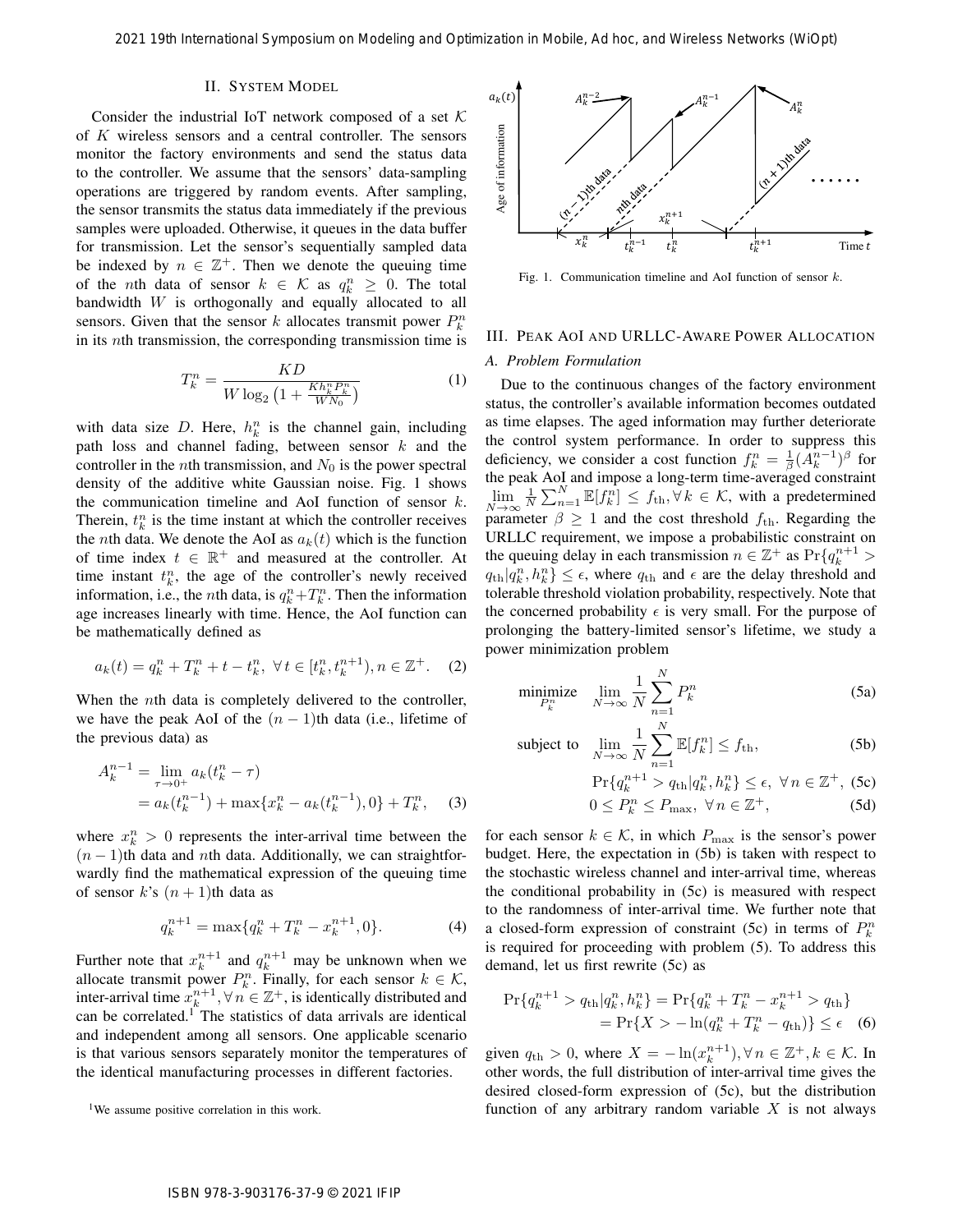available. Since we are concerned about the tail distribution of X owing to the very small probability  $\epsilon$ , we can resort to the Pickands–Balkema–de Haan theorem which asymptotically characterizes the tail behaviors of general probability distributions [16].

Theorem 1 (Pickands–Balkema–de Haan theorem). *Given a random variable* X *with the complementary cumulative distribution function (CCDF)*  $\overline{F}_X(x)$  *and a threshold*  $x_0$ *, as*  $x_0 \rightarrow \overline{F}_X^{-1}(0)$ , the conditional CCDF of the excess value  $Y|_{X>x_0} = X - x_0 > 0$  *can be approximated by a GPD, i.e.,*  $\overline{F}_{Y|X>x_0}(y) = \Pr(X - x_0 > y | \overline{X} > x_0) \approx (1 + \xi y/\sigma)^{-1/\xi},$ *with a scale parameter*  $\sigma > 0$  *and a shape parameter*  $\xi \in \mathbb{R}$ *.* 

Thus, we consider a threshold  $x_0 < -\ln (q_k^n + T_k^n - q_{\text{th}})$ and rewrite (6) as

$$
\Pr\{X > -\ln(q_k^n + T_k^n - q_{\text{th}})|X > x_0\} \le \frac{\epsilon}{\bar{F}_X(x_0)}.\tag{7}
$$

Then given  $\epsilon < \bar{F}_X(x_0) \ll 1$ , (7) is equivalent to the minimal transmit power requirement

$$
P_k^n \ge P_{k,\min}^n = \frac{WN_0}{Kh_k^n} \left[ -1 + \exp\left(\frac{KD\ln 2}{W}\right) \times \frac{1}{q_{\text{th}} - q_k^n + \exp\left\{ \frac{\sigma}{\xi} \left[ 1 - \left(\frac{\epsilon}{F_X(x_0)}\right)^{-\xi} \right] - x_0 \right\}} \right] \quad (8)
$$

by applying the results in Theorem 1 to (7). The characteristic parameters  $\theta \equiv (\sigma, \xi)$  of the GPD in (8) can be estimated by statistical methods while  $F_X(x_0)$  is obtained empirically. We will elaborate the approach to find  $\theta$  in Section IV. Given a specific value of  $\theta$ , the power allocation problem (5) in which we replace (5c) with (8) is subsequently solved by using Lyapunov optimization [17].

#### *B. Sensor's Transmit Power Allocation*

Let us first introduce a virtual queue  $Z_k^n$  with the queue length evolution

$$
Z_k^{n+1} = \max\{Z_k^n + f_k^n - f_{\text{th}}, 0\} \tag{9}
$$

for the time-averaged constraint (5b). In this regard, we need to stabilize the virtual queue, i.e.,  $\lim_{n\to\infty} \frac{\mathbb{E}[|Z_h^n|]}{n} = 0$ , in order to ensure constraint (5b). Then we derive an upper bound on the conditional Lyapunov drift-plus-penalty [17] by applying  $(\max\{x, 0\})^2 \le x^2$  to (9), i.e.,

$$
\mathbb{E}\Big[\frac{1}{2}(Z_k^{n+1})^2 - \frac{1}{2}(Z_k^n)^2 + VP_k^n \Big| Z_k^n\Big] \n\leq \mathbb{E}\Big[\frac{1}{2}(Z_k^n + f_k^n - f_{\text{th}})^2 - \frac{1}{2}(Z_k^n)^2 + VP_k^n \Big| Z_k^n\Big] \n\leq \frac{1}{2}(f_{\text{th}})^2 + \mathbb{E}\Big[Z_k^n f_k^n + \frac{1}{2}(f_k^n)^2 + VP_k^n \Big| Z_k^n\Big].
$$
\n(10)

To jointly stabilize the virtual queue and optimize the sensor's transmit power, we aim to minimize the upper bound (10) [17]. To this goal, the sensor  $k$  solves

$$
\underset{P_{k,\min}^n \le P_k^n \le P_{\max}}{\text{minimize}} \quad \frac{Z_k^n \left(c_k^n + T_k^n\right)^{\beta}}{\beta} + \frac{\left(c_k^n + T_k^n\right)^{2\beta}}{2\beta^2} + VP_k^n \tag{11}
$$

in each transmission *n* with the constant  $c_k^n = a_k(t_k^{n-1}) +$  $\max\{x_k^n - a_k(t_k^{n-1}), 0\}$ . Here,  $V \ge 0$  is a parameter trading off AoI reduction and the optimality of power consumption. Note that the convexity of problem (11) can be straightforwardly verified. Thus, via differentiation, we obtain the sensor's transmit power in the *n*th transmission as  $P_k^{n*}$  =  $\max\{\min\{\tilde{P}_k^n, P_{\text{max}}\}, P_{k,\text{min}}^n\}$  in which  $\tilde{P}_k^n$  satisfies

$$
V = \frac{K^2 Dh_k^n \ln 2}{W \left[ \ln \left( 1 + \frac{Kh_k^n \tilde{P}_k^n}{WN_0} \right) \right]^2 (WN_0 + Kh_k^n \tilde{P}_k^n)}
$$

$$
\times \left[ Z_k^n \left( c_k^n + \frac{KD}{W \log_2 \left( 1 + \frac{Kh_k^n \tilde{P}_k^n}{WN_0} \right)} \right)^{\beta - 1}
$$

$$
+ \frac{1}{\beta} \left( c_k^n + \frac{KD}{W \log_2 \left( 1 + \frac{Kh_k^n \tilde{P}_k^n}{WN_0} \right)} \right)^{2\beta - 1} \right]. \quad (12)
$$

After sending the status data, sensor k's updates  $A_k^{n-1}$ ,  $Z_k^{n+1}$ , and  $q_k^{n+1}$  for the next transmission  $n + 1$ .

#### IV. FEDERATED LEARNING WITH CORRELATED DATA

# *A. Federated GPD-Model Learning*

Assume that the sensor collects some historical data of the inter-arrival time x to estimate the GPD model  $\theta$  before proceeding with problem (5). Given the set  $\mathcal{Y}_k = \{y :$  $y|_{-\ln(x_k)>x_0} = -\ln(x_k)-x_0\}, \forall k \in \mathcal{K}$ , of the empirical data of exceedances, each sensor  $k$  locally finds the GPD distribution which is the closest to the empirical distribution of  $\mathcal{Y}_k$  in terms of the Kullback–Leibler (KL) divergence  $D(\mathcal{Y}_k||\phi) =$  $\sum_{y \in \mathcal{Y}_k} \frac{1}{|\mathcal{Y}_k|} \ln \left( \frac{1/|\mathcal{Y}_k|}{\phi(\theta|y)dy} \right)$ . Here,  $\phi(\theta|y) = \frac{1}{\sigma} \left( 1 + \frac{\xi y}{\sigma} \right)^{-(1+1/\xi)}$ is the likelihood function. To this goal, we minimize the KL divergence as  $\max_{\theta}$  $\frac{1}{|\mathcal{Y}_k|} \sum_{y \in \mathcal{Y}_k} \ln \phi(\boldsymbol{\theta}|y)$  which can be solved via gradient ascent. That is, each sensor  $k$  iteratively updates

$$
\boldsymbol{\theta}_k^j = \boldsymbol{\theta}_k^{j-1} + \frac{\gamma}{|\mathcal{Y}_k|} \sum_{y \in \mathcal{Y}_k} \nabla_{\boldsymbol{\theta}} \ln \phi(\boldsymbol{\theta}_k^{j-1} | y)
$$
(13)

with the learning rate  $\gamma$  and gradient

$$
\nabla_{\theta} \ln \phi(\theta | y) = \left( \frac{\xi + 1}{\frac{\sigma^2}{y} + \sigma \xi} - \frac{1}{\sigma}, \frac{1}{\xi^2} \ln \left( 1 + \frac{\xi y}{\sigma} \right) - \frac{1 + \frac{1}{\xi}}{\frac{\sigma}{y} + \xi} \right).
$$

Additionally, we let all sensors have an identical initial value  $\theta^0$  in gradient ascent. Note that  $\mathcal{Y}_k$  is composed of the exceedance data for tail distribution characterization. Hence, given a moderate<sup>2</sup> data-collecting time duration, the sensor may not have enough data to achieve a sufficiently accurate estimation. Although a more accurate GPD model can be obtained by aggregating all sensors' local data at the central controller, uploading the local data incurs extra transmit power which is precious for the battery-limited sensor. In order to diminish the overhead while preserving the controller's global view, we adopt the FL framework in which the sensors instead upload their locally-trained GPD models  $\theta_k^J, \forall k \in \mathcal{K}$ , after 2021 19th International Symposium on Modeling and Optimization Fiscal Reservoir with the symposium of the symposium of the symposium of the symposium of the symposium of the symposium of the symposium of the symposium of

 $2$ If we consider the online GPD-model training for problem (5), the URLLC constraint (5c) cannot be addressed within this duration.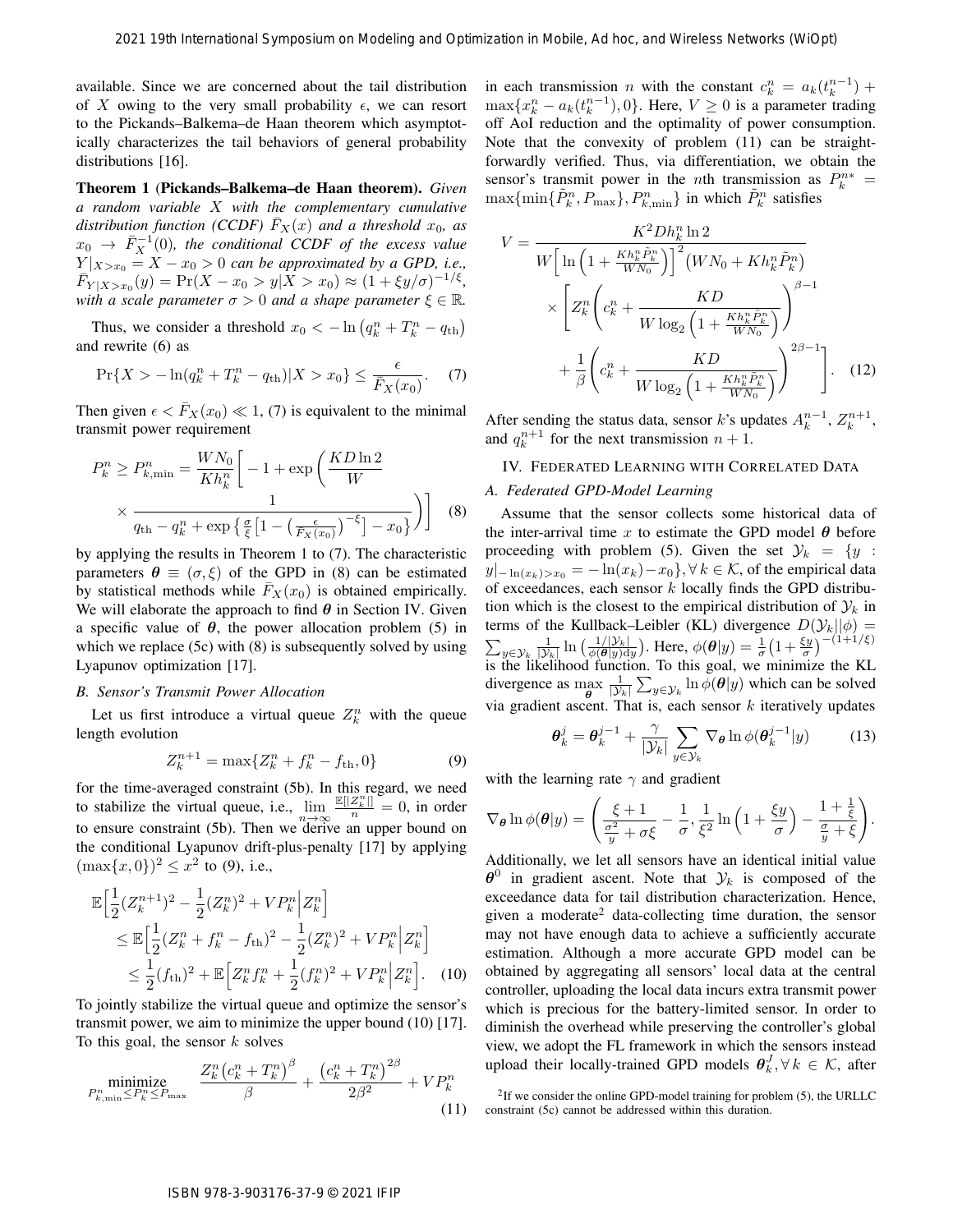the convergence in (13) is achieved, e.g., the completion of  $J$  iterations. Then the controller finds the global GPD model  $\theta_{\text{GL}} = \frac{\sum_{k \in \mathcal{K}} |\mathcal{Y}_k| \theta_k^T}{\sum_{k \in \mathcal{K}} |\mathcal{Y}_k|}$  by weighted average [12] and feeds it back to the sensors.

#### *B. Correlation-Aware Local-Model Selection*

The global model  $\boldsymbol{\theta}_{\text{GL}}$  and all local models  $\boldsymbol{\theta}_k^J, \forall k \in \mathcal{K}$ , are stochastic due to the randomness of the empirical data in  $\mathcal{Y}_k$ . As a consequence, the variance<sup>3</sup> of the global model, i.e.,

$$
\text{Var}(\boldsymbol{\theta}_{\text{GL}}) = \frac{\sum_{k \in \mathcal{K}} |\mathcal{Y}_k|^2 \text{Var}(\boldsymbol{\theta}_k^J)}{(\sum_{k \in \mathcal{K}} |\mathcal{Y}_k|)^2},\tag{14}
$$

will affect the performance of power consumption, peak AoI, and queuing delay of the studied industrial IoT system. To deduce the details of the variance  $\text{Var}(\theta_k^J)$ , let us intuitively express

$$
\boldsymbol{\theta}_k^J = g\bigg(\frac{\gamma}{|\mathcal{Y}_k|} \sum_{y \in \mathcal{Y}_k} \nabla_{\boldsymbol{\theta}} \ln \phi(\boldsymbol{\theta}^0|y)\bigg) \tag{15}
$$

based on (13) with a function  $g(\cdot)$ . By further referring to [18]

$$
Var(g(X)) \approx [g'(\mathbb{E}[X])]^{2}Var(X), \tag{16}
$$

we can derive

$$
\text{Var}(\boldsymbol{\theta}_k^J) \approx \frac{\kappa \gamma^2}{|\mathcal{Y}_k|^2} \text{Var}\bigg(\sum_{y \in \mathcal{Y}_k} \nabla_{\boldsymbol{\theta}} \ln \phi(\boldsymbol{\theta}^0 | y)\bigg) \qquad (17)
$$

with  $\kappa = [g'(\gamma \mathbb{E}[\nabla_{\theta} \ln \phi(\theta^0 | y)])]^2$  and, moreover,

$$
\operatorname{Var}\bigg(\sum_{y\in\mathcal{Y}_k} \nabla_{\theta} \ln \phi(\theta^0 | y)\bigg) = |\mathcal{Y}_k| \operatorname{Var}\big(\nabla_{\theta} \ln \phi(\theta^0 | y)\big) + \sum_{y,\tilde{y}\in\mathcal{Y}_k|y\neq\tilde{y}} \operatorname{Cov}(\nabla_{\theta} \ln \phi(\theta^0 | y), \nabla_{\theta} \ln \phi(\theta^0 | \tilde{y})).
$$
 (18)

If the inter-arrival time is correlated as assumed in Section II, the covariance will be larger than zero. A stronger correlation between the empirical data further increases the variance Var $(\theta_{\text{GL}})$ . Motivated by this, we select (a part of sensors') local models for weighted average in FL by accounting for the data correlation. To this end, let us consider a discrete-time stochastic process  $\{X_t\}$ . The process is longrange dependent (LRD) if the normalized auto-covariance function decays hyperbolically in the asymptotic manner, i.e.,  $K_{XX}(m)/\text{Var}(X) \sim m^{-\alpha}$  with  $0 < \alpha < 1$ . The process is short-range dependent (SRD) if the auto-covariance function decays exponentially or faster. The dependence feature is also reflected by the Hurst exponent  $H$ . For the LRD process, we have  $0.5 < H < 1$  and  $\alpha = 2 - 2H$  [19]. The dependence is stronger as  $H \to 1$ . Additionally, the SRD process has  $H =$ 0.5. The Hurst exponent can be found via the rescaled range (R/S) analysis [19]. Applying  $K_{XX}(m) \sim \text{Var}(X) m^{2H-2}$  to

# Algorithm 1 Local-Model Selection for Federated Learning

- 1: Initialize  $\eta$  and calculate the cost  $\Psi(\eta)$ .
- 2: repeat
- 3: Based on  $\eta$ , find an alternative  $\tilde{\eta}$  and calculate  $\Psi(\tilde{\eta})$ .
- 4: if  $\Psi(\tilde{\boldsymbol{\eta}}) < \Psi(\boldsymbol{\eta})$  then
- 5: Update  $\eta \leftarrow \tilde{\eta}$  and  $\Psi(\eta) \leftarrow \Psi(\tilde{\eta})$ .

6: end if

7: **until** No alternative  $\tilde{\eta}$  with the smaller cost  $\Psi(\tilde{\eta})$  exists.

TABLE I SIMULATION PARAMETERS

| Para.        | Value | Para. | Value     | Para.        | Value              |
|--------------|-------|-------|-----------|--------------|--------------------|
|              | 50    | W     | l MHz     | max          | $10\,\mathrm{dBm}$ |
|              |       |       | 10 kbit   | $N_0$        | $-174$ dBm/Hz      |
|              | 0.01  |       | $10^{-4}$ | $x_0$        | [0.01]             |
| $f_{\rm th}$ | 0.25  |       | 3000      | $q_{\rm th}$ | $0.2$ sec          |

 $Cov(\cdot, \cdot)$  in (18) and incorporating (14), (17), and (18), we derive

$$
\frac{\text{Var}(\boldsymbol{\theta}_{\text{GL}})}{\text{Var}(\nabla_{\boldsymbol{\theta}} \ln \phi(\boldsymbol{\theta}^0 | y))}
$$
\n
$$
\leq \frac{\kappa \gamma^2 \sum_{k \in \mathcal{K}} (|\mathcal{Y}_k| + 2 \sum_{i=1}^{|\mathcal{Y}_k|} \sum_{m=1}^{|\mathcal{Y}_k| - i} m^{2H_k - 2})}{(\sum_{k \in \mathcal{K}} |\mathcal{Y}_k|)^2} \tag{19}
$$

in which the inequality is established since the exceedance data of inter-arrival time are acquired intermittently. Subsequently, referring to (19), we define a cost function

$$
\Psi(\eta) = \frac{\sum_{k \in \mathcal{K}} \eta_k (|\mathcal{Y}_k| + 2 \sum_{i=1}^{|\mathcal{Y}_k|} \sum_{m=1}^{|\mathcal{Y}_k| - i} m^{2H_k - 2})}{(\sum_{k \in \mathcal{K}} \eta_k |\mathcal{Y}_k|)^2}
$$

and focus on the variance minimization problem

$$
\underset{\eta_k \in \{0,1\}}{\text{minimize}} \quad \Psi(\boldsymbol{\eta}) \tag{20}
$$

for selecting the local models.  $\boldsymbol{\eta} = (\eta_k : k \in \mathcal{K})$  is the model selection vector. In (20), we neglect  $m^{2H_k-2}$  if sensor k has the SRD data. Note that using the time-consuming exhaustive search to solve problem (20) requires us to check all  $2^K$  values of the objective. Alternatively, we invoke the notion of swap matching [20] in matching theory whose complexity is in the order of  $\mathcal{O}(K^2)$  [21]. Let us illustrate the swap matchingbased method as follows. Firstly we are given a specific vector  $\eta$ . Additionally consider another vector  $\tilde{\eta}$  by either altering the value of a randomly-chosen element  $\eta_k$  in  $\eta$  or choosing a pair  $(\eta_k, \eta_{k'}) = (1, 0)$  of  $\eta$  and swapping their values as  $(\eta_k, \eta_{k'}) = (0, 1)$ . If  $\Psi(\tilde{\eta}) < \Psi(\eta)$ , replace  $\eta$  with  $\tilde{\eta}$ . We repeatedly check whether an alternative model selection vector  $\tilde{\eta}$  with the smaller cost  $\Psi(\tilde{\eta})$  exists for the current  $\eta$ . The steps of the proposed correlation-aware model selection approach for FL are outlined in Algorithm 1. After finding the solution  $\eta^*$ , the global model is calculated as  $\theta_{\text{GL}} = \frac{\sum_{k \in \mathcal{K}} \eta_k^* |\mathcal{Y}_k| \theta_k^T}{\sum_{k \in \mathcal{K}} \eta_k^* |\mathcal{Y}_k|}$ . 2021 19th International Symposium on Modeling and Optimization in Modeling According According and (11) in Advisor Control in Modeling and the symposium of Mobile and Wireless Network (2) by the symposium of Modeling and

# V. NUMERICAL RESULTS

In simulations, we consider the path loss model  $33 \log x +$  $20 \log 2.625 + 32$  (dB) at the 2.625 GHz carrier frequency [22]

<sup>&</sup>lt;sup>3</sup>For notational simplicity, Var( $\theta$ ) represents the variance of  $\sigma$  or  $\xi$ .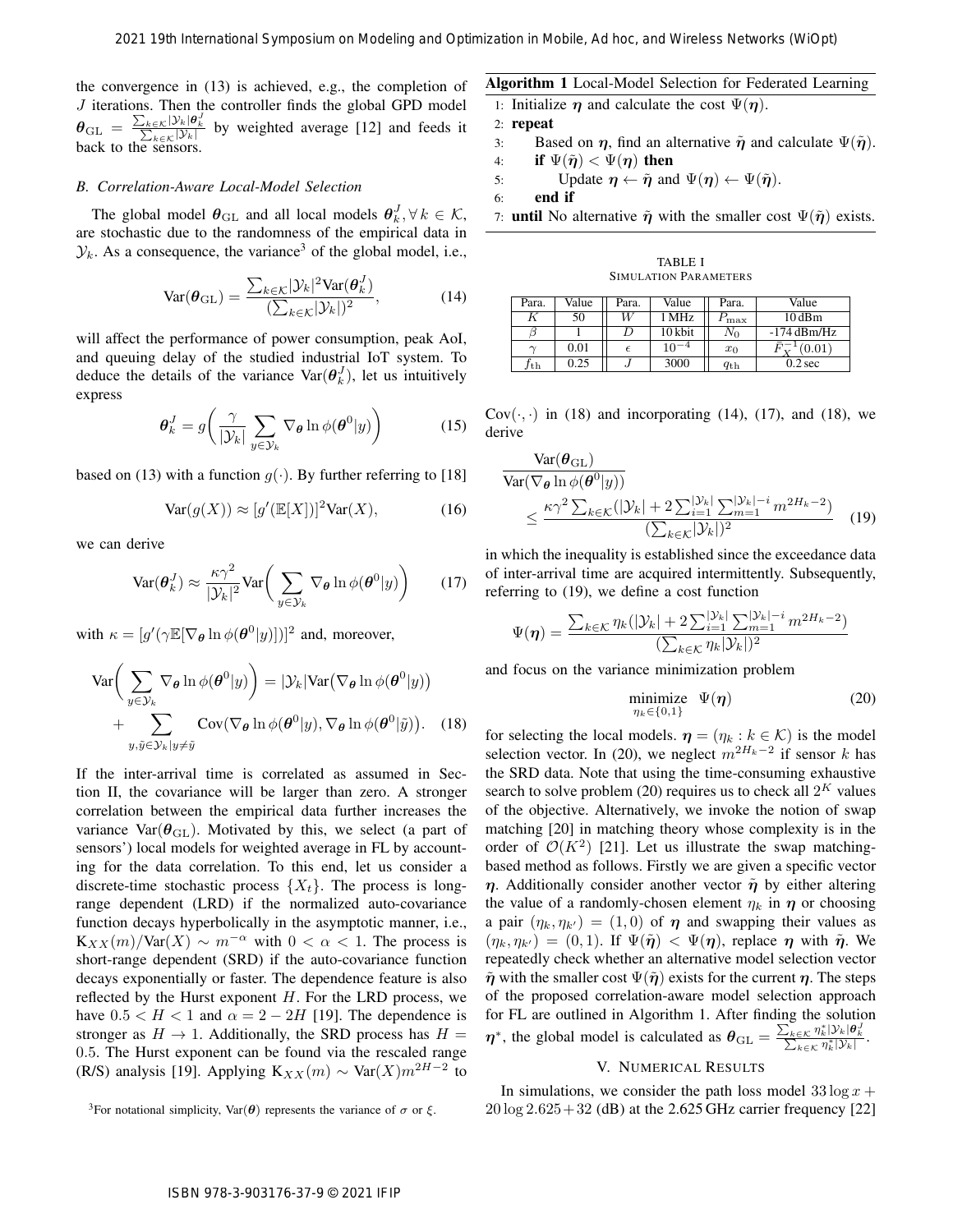

Fig. 2. Average transmit power, average lower bound of transmit power, and average peak-AoI cost versus V.



Fig. 3. Average peak AoI, average stay time of the status data at the controller, and average delays versus V.

in which  $x = 15$  m represents the distance between the sensor and controller. The inter-arrival time follows a folded normal distribution with the mean 0.1 sec. The rest of the simulation parameters are listed in Table I.

In Figs. 2 and 3, we show the average performance of the sensor's transmit power, information age, and delays by varying the tradeoff parameter  $V$ . It can be straightforwardly understood that raising V decreases the sensor's transmit power at the expense of the higher information age as per problem (11). Note that the lower transmit power results in the higher transmission delay which consequently increases the queuing delay of the next status data. Accordingly, the average age cost  $f$ , peak AoI, end-to-end delay, transmission delay, and queuing delay monotonically increase with  $V$ . Since the queuing delay is recursively related and affected by the transmission delay of the previous status data, lowering the transmit power (i.e., increasing  $V$ ) has the higher impacts on the queuing delay in contrast with the transmission delay. Additionally, due to the higher power requirement (8) of the status data with a higher queuing delay, the average lower



Fig. 4. CCDF of the queuing delay for various  $V$ .



Fig. 5. CCDFs of the ideal and estimated GPD models.

bound  $\bar{P}_{\text{min}}$  of the sensor's transmit power increases with  $V$  as shown in Fig. 2. When the tradeoff parameter  $V$  is larger than  $10^{-1.2}$ , constraint (8) dominates in the power minimization problem (11), making average transmit power  $\overline{P}$ and  $\bar{P}_{\text{min}}$  almost coincide. Owing to this rationale, the curve of  $P$  shows cavity. Thus, unlike most Lyapunov optimizationenabled resource allocation policies in which the optimal solutions are asymptotically obtained by letting  $V \to \infty$ , our optimal average power consumption is achieved at a finite  $V$ , i.e.,  $10^{-1.2}$ , in the simulated setting. Fig. 3 also shows the average stay time of the status data at the controller which is is equal to the average inter-arrival time at the sensor. That is, the controller's data-updating frequency is identical to the sensor's data-sampling frequency. Let us further investigate the CCDF of the queuing delay in Fig. 4. Therein, the smaller A, i.e., average peak AoI, contains not only the lower average queuing delay but also the steeper decay in the tail distribution. In contrast with the case  $V = 10^{-1.2}$ , the probabilistic queuing delay constraint in the case  $V = 10^0$  is not satisfied even though the average power consumption is higher. This is caused by the inefficient power utilization when  $V > 10^{-1.2}$ . 2021 19th International Symposium on Modeling and Optimization in Modeling and Contents Optimization in Modeling and Optimization in Modeling and Optimization in Modeling and Optimization in Modeling and Optimization in M

Subsequently, by considering that  $K = 10$  sensors have